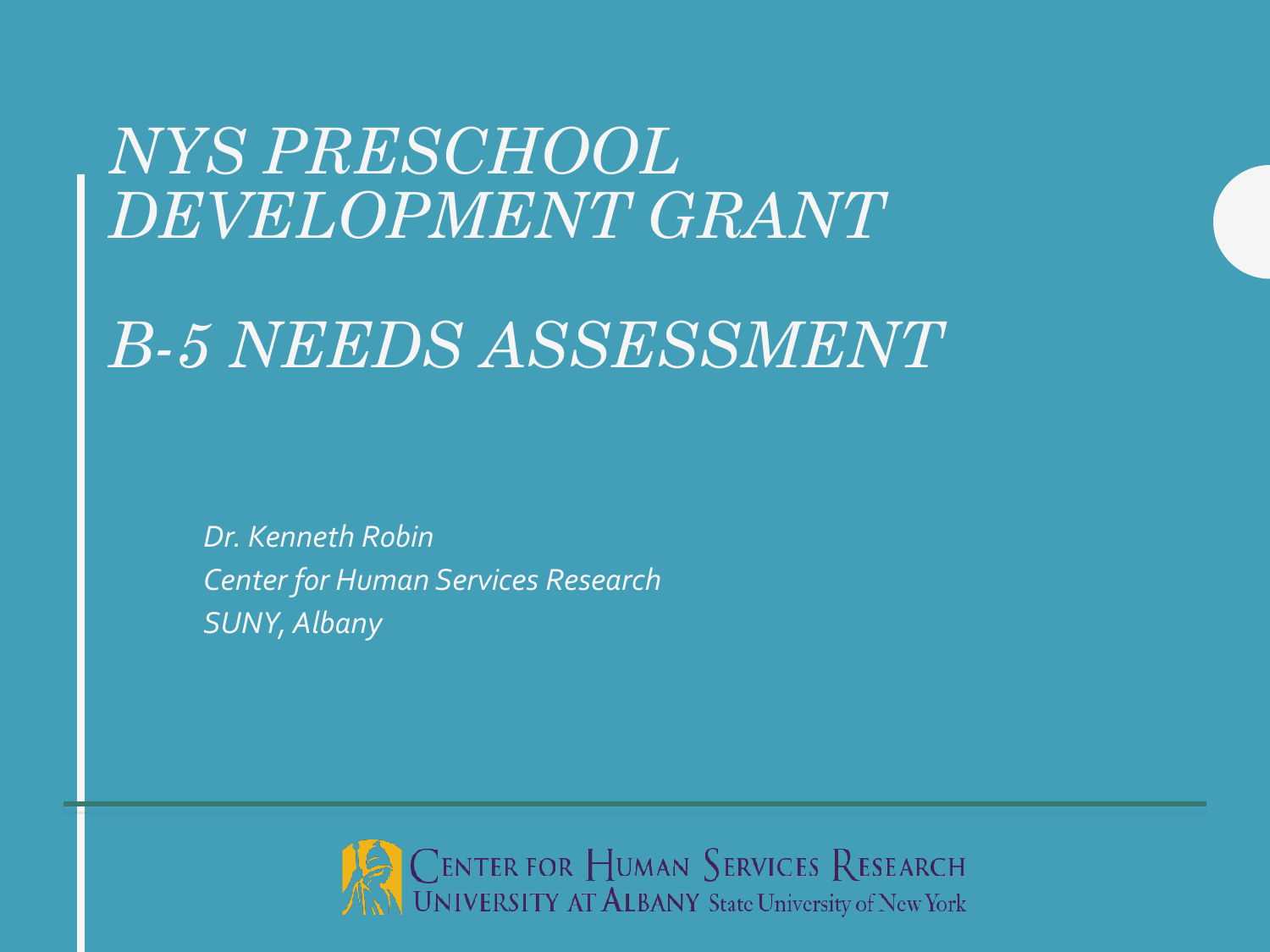

# *PDG B5 NA – Purpose*

- Set baseline to define current landscape of EC education and services
- Support development of PDG Strategic Plan and Logic Model
- Identify current system strengths and barriers supporting or impeding best practice
- Develop methodology to track changes in access, quality, and resources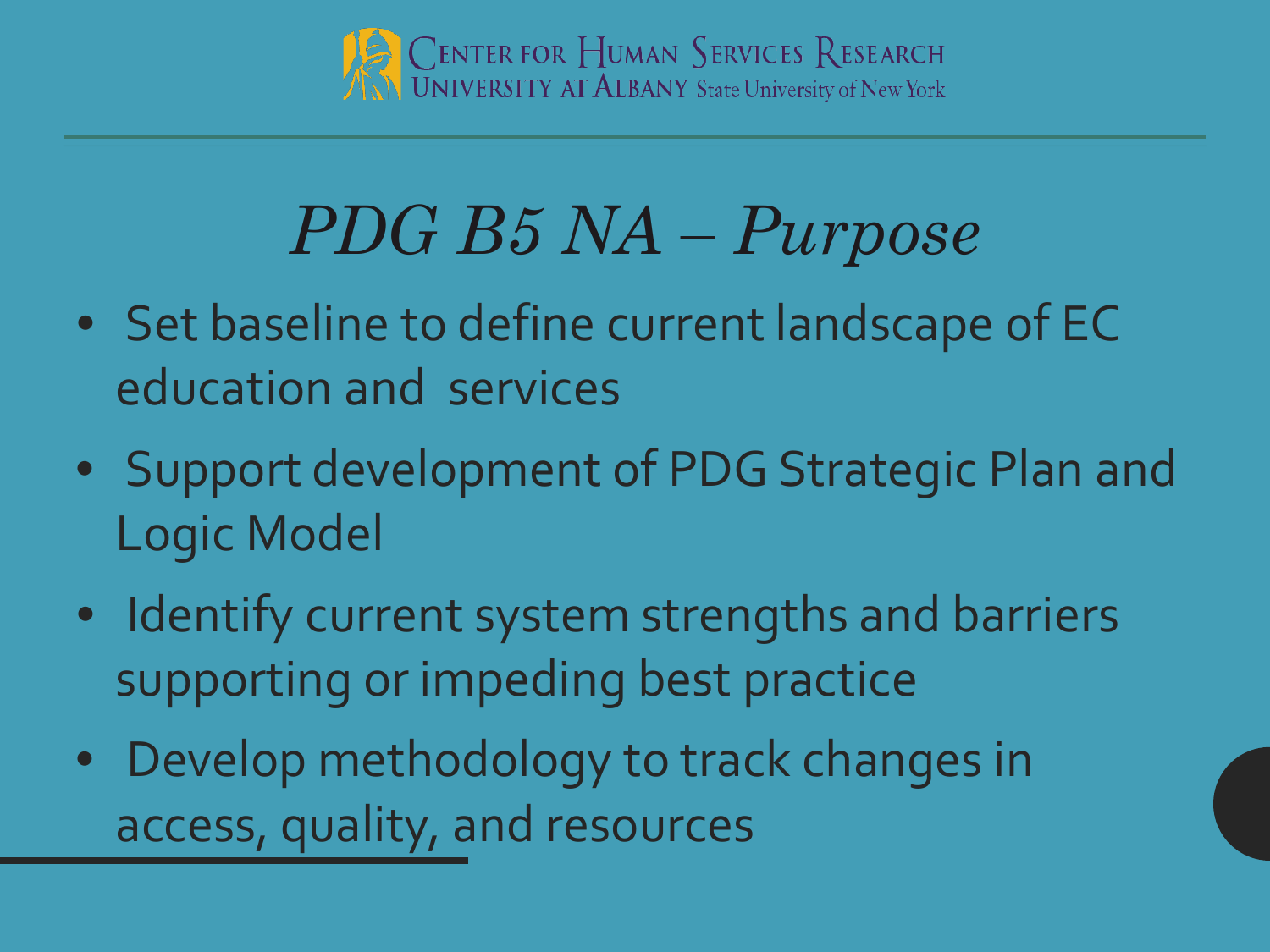

# *Focus on Parent Voice and Equity*

- All PDG activities user-informed, user-friendly
- Disaggregate findings by:
	- 1. Age group
	- 2. HH income
	- 3. Region
	- 4. Language
	- 5. Urban/suburban/rural
	- 6. Race/ethnicity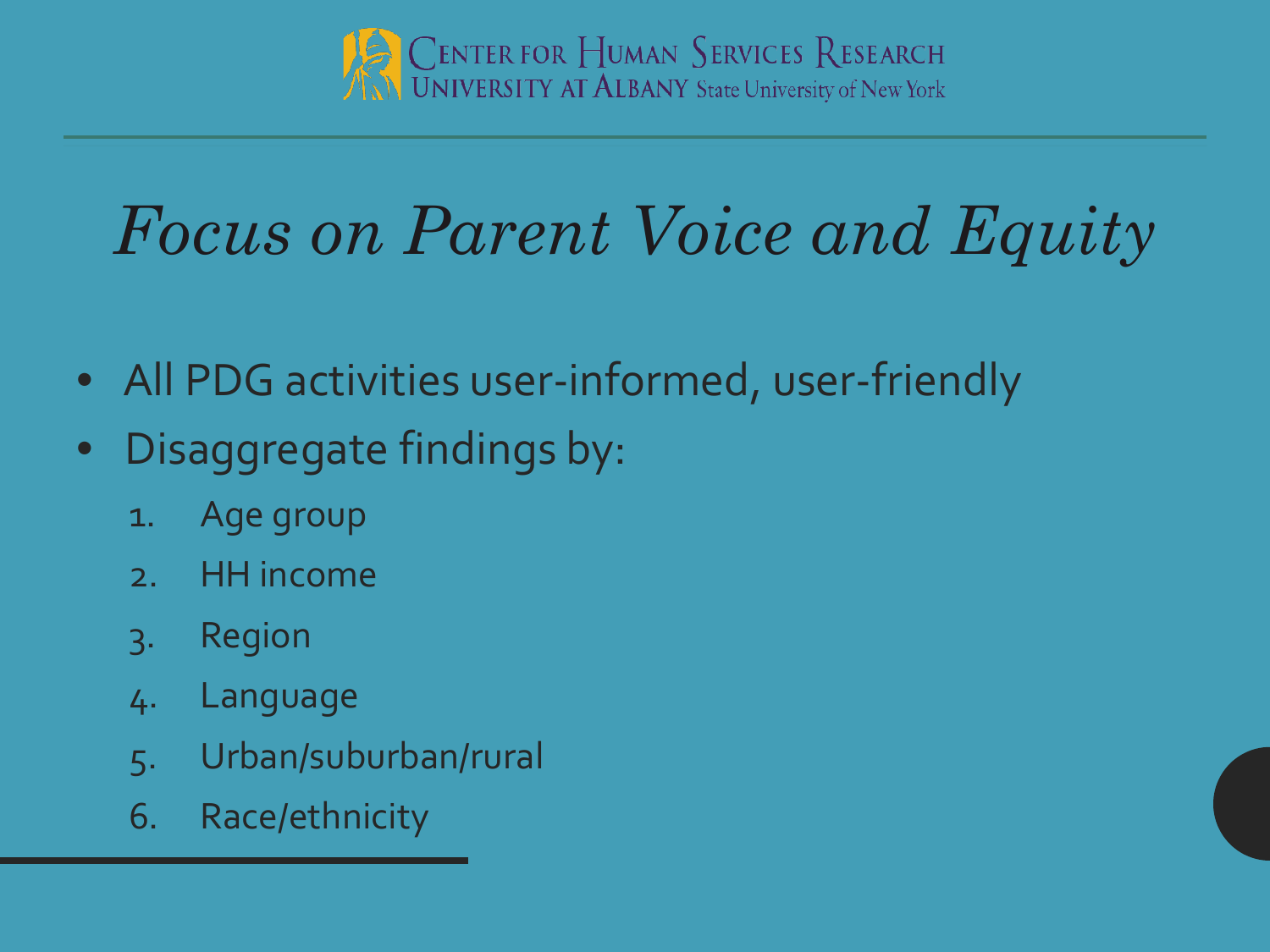

### *PDG B5 NA – Activities*

- Build common lexicon of EC MDS definitions
- Develop formula to track supply/demand for EC care slots
- Review accessibility of foundational support services
- Improve ability to track children on waiting lists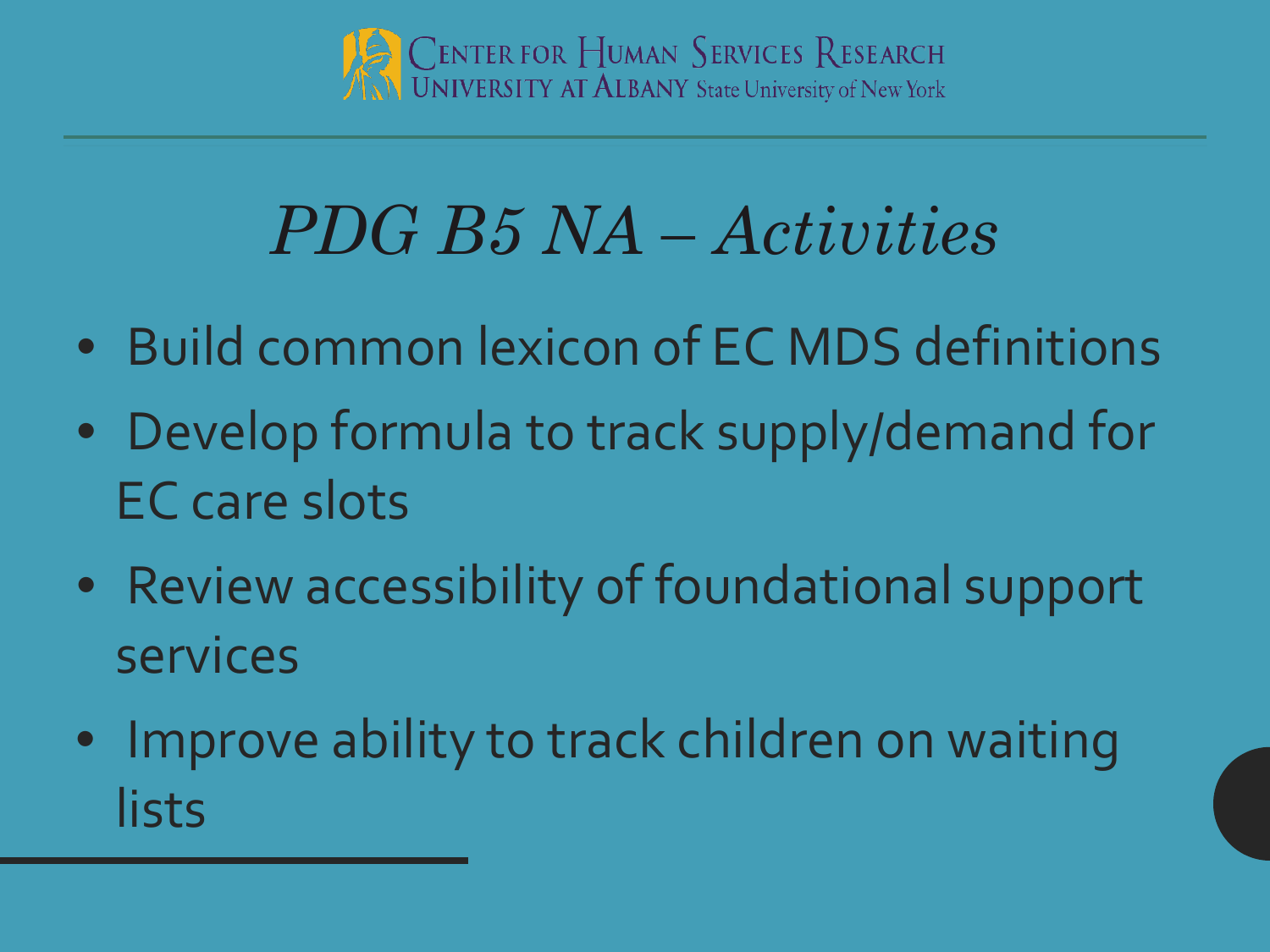

# *PDG B5 NA – Activities*

- Review current quality of programs and services, especially as pertains to vulnerable populations
- Examine workforce development and support
- Identify factors that impede alignment and coordination
- Assess parent knowledge and ability to navigate system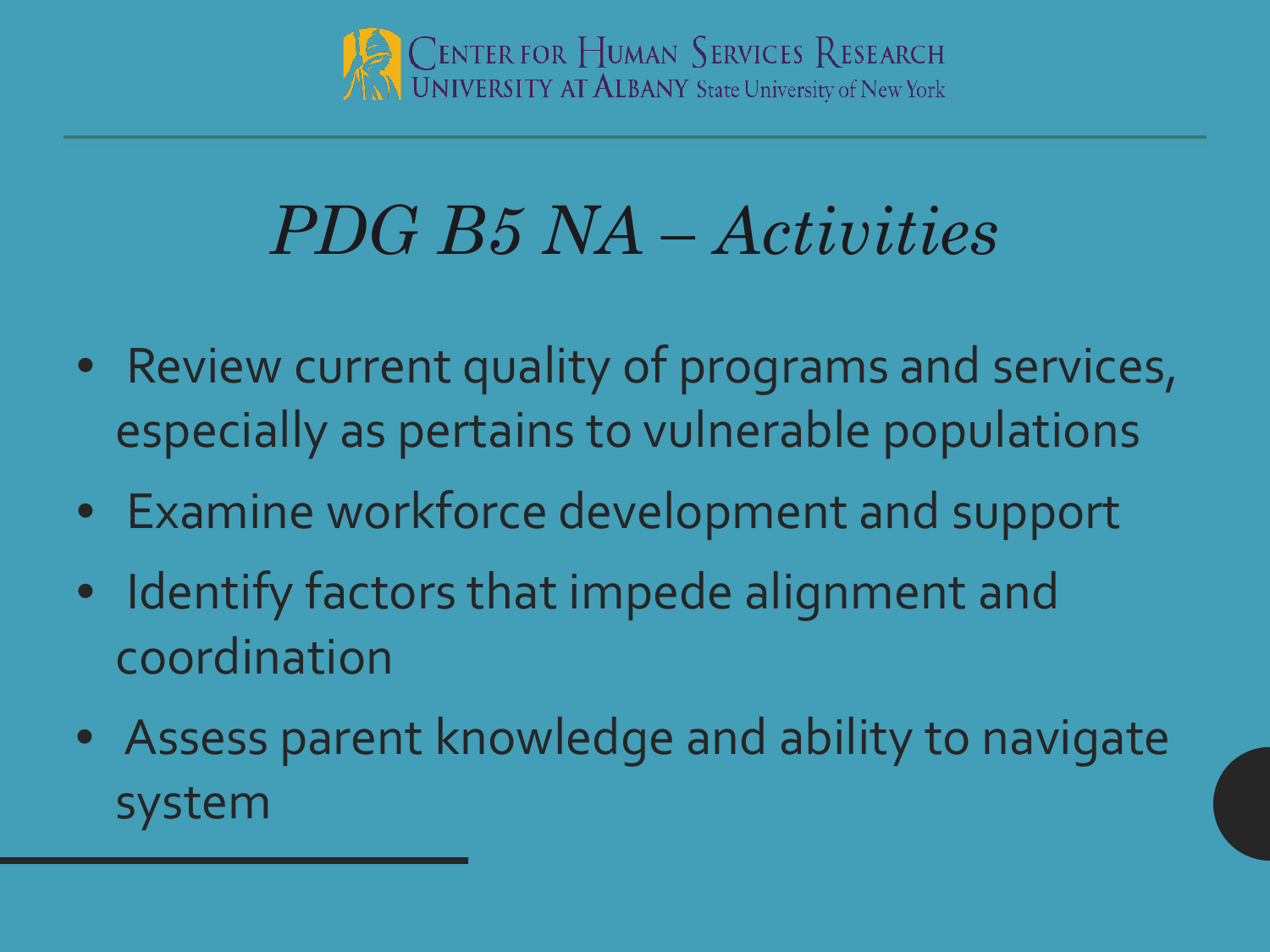

### *PDG B5 NA – Activities*

- Aggregate data to create a resource that informs ongoing quality improvement
- Explore transition to K policies/practices
- Identify funding strategies that support efficiency and choice
- Assess feasibility of a statewide B-5 data system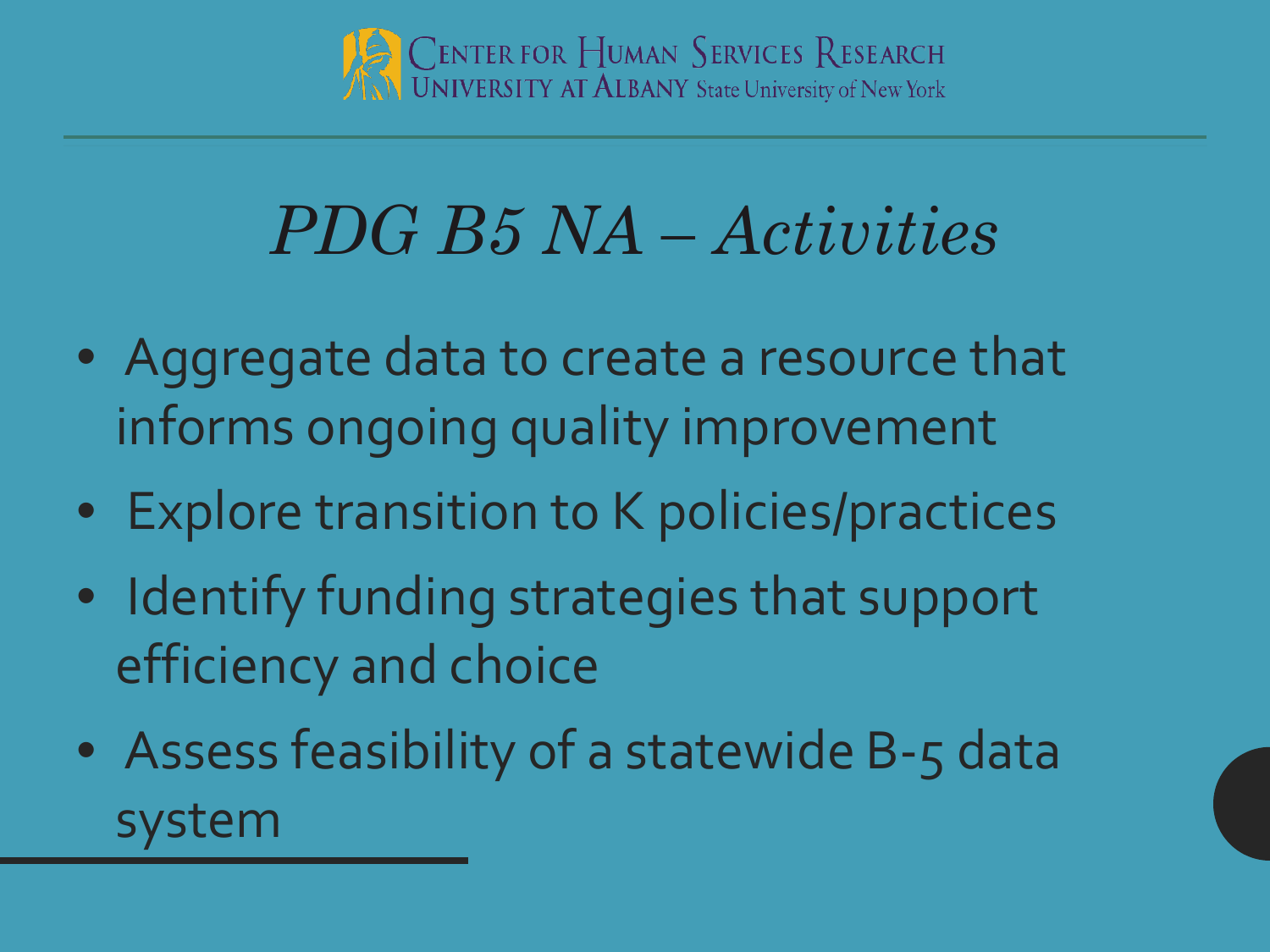

# *PDG B5 NA – Workplan*

- Document review
- Focus groups
- Data collection platform
- Integrated data system (feasibility study)
- Data analysis and reporting